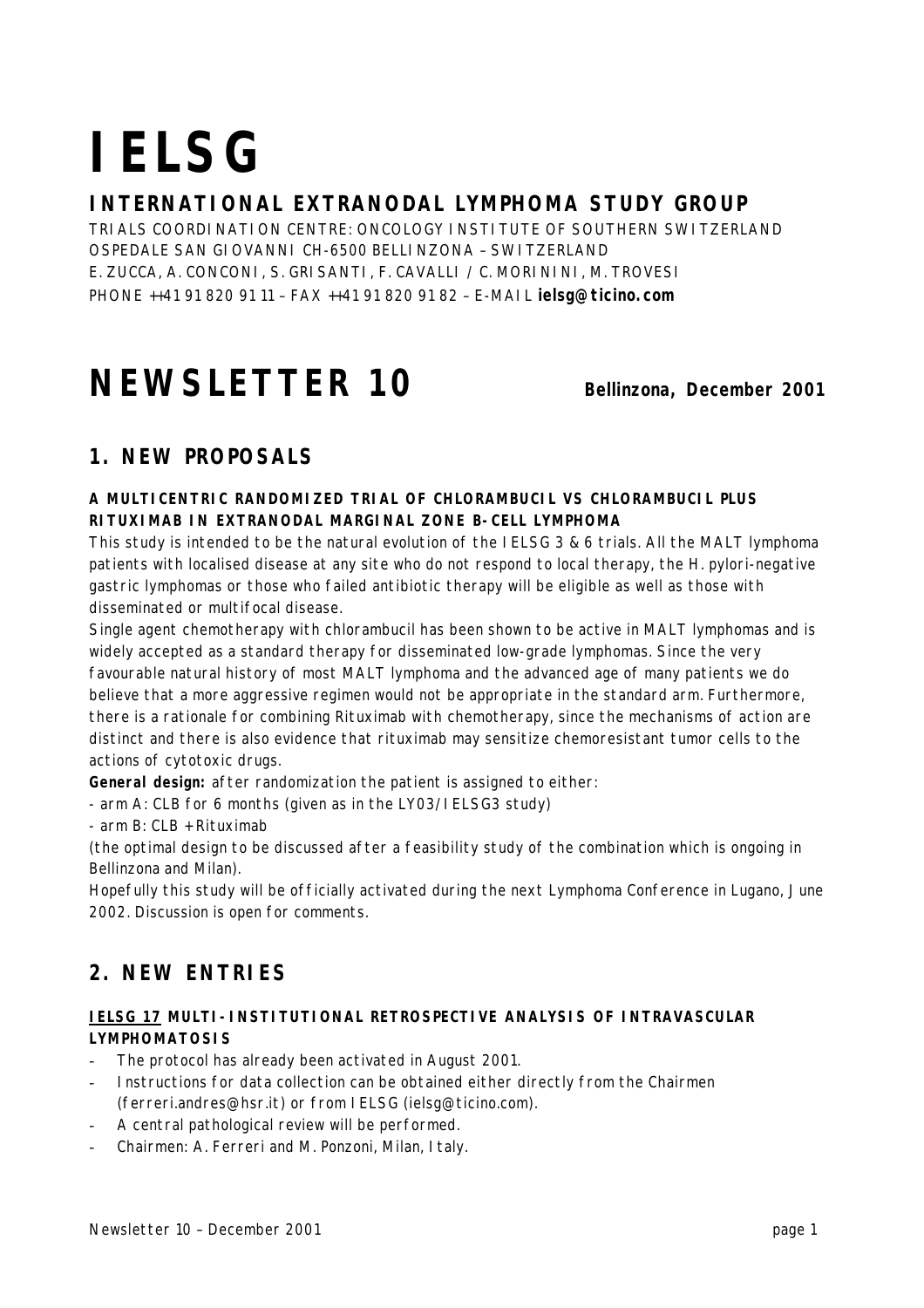#### **IELSG 18 RETROSPECTIVE INTERNATIONAL SURVEY ON PRIMARY EFFUSION LYMPHOMAS**

- The protocol will be activated by January 2002.
- Forms are intended to be filled and sent as attached documents by e-mail. Histological reports must be faxed or sent by mail as usual.
- A central pathological review will be performed.
- For contacts: *A. Conconi, Novara, Italy (conconi@med.unipmn.it), A. Carbone, Aviano, Italy (acarbone@cro.it)*.

# **3. ONGOING STUDIES AND ACCRUALS**

#### **IELSG 4 PROSPECTIVE RANDOMIZED TRIAL OF CHEMOTHERAPY VS CHEMOTHERAPY PLUS IRRADIATION IN DIFFUSE LARGE-CELL GASTRIC LYMPHOMAS**

| <b>ACCRUAL</b>                                                         | pts 37 |
|------------------------------------------------------------------------|--------|
| - Instituto de Enfermedades Neoplasticas, Lima, Peru                   | 18     |
| - Istituto Europeo di Oncologia, Milano, Italy                         | 11     |
| - Casa di Cura G.B. Mangioni, Lecco, Italy                             |        |
| - Ospedali Riuniti, Bergamo, I taly                                    |        |
| - Istituto Nazionale per la Ricerca sul Cancro, Genova, Italy          |        |
| - Istituto Nazionale per lo Studio e la Cura dei Tumori, Milano, Italy |        |
| - Oncology Institute of Southern Switzerland                           |        |

#### **IELSG 10 PROSPECTIVE TRIAL IN DIFFUSE LARGE-CELL TESTICULAR LYMPHOMAS**

| <b>ACCRUAL</b>                                          | pts 7 |
|---------------------------------------------------------|-------|
| - Ospedale Maggiore S. Giovanni Battista, Torino, Italy | 2     |
| - Ospedale Infermi, Rimini, Italy                       | 1     |
| - Instituto de Enfermedades Neoplasticas, Lima, Peru    | 1     |
| - Oncology Institute of Southern Switzerland            | 1     |
| - I stituto Clinico Humanitas, Milano, I taly           | 1     |
| - Spedali Civili, Brescia, I taly                       | 1     |

#### **IELSG 11 RETROSPECTIVE EVALUATION OF CUTANEOUS B-CELL LYMPHOMAS**

| <b>ACCRUAL</b>                                                         | pts 192 |
|------------------------------------------------------------------------|---------|
| - Ospedali Riuniti, Bergamo, Italy                                     | 60      |
| - Istituto Nazionale per lo Studio e la Cura dei Tumori, Milano, Italy | 36      |
| - Istituto Europeo di Oncologia, Milano, Italy                         | 17      |
| - Ospedale Umberto I, Mestre, I taly                                   | 15      |
| - Ospedale di Circolo Fondazione Macchi, Varese, I taly                | 12      |
| - Peter MacCallum Cancer Institute, East Melbourne, Australia          | 12      |
| - Ospedale San Raffaele, Milano, Italy                                 | 11      |
| - Ospedale di Belluno, I taly                                          | 9       |
| - Oncology Institute of Southern Switzerland                           | 7       |
| - Ospedale Ramazzini di Carpi, I taly                                  | 5       |
| - Ospedale S. Bortolo, Vicenza, Italy                                  | 3       |
| - Ospedale Regionale Ca'foncello, Treviso, Italy                       | 3       |
| - Spedali Riuniti Santa Chiara, Pisa, I taly                           | 2       |

#### **IELSG 14 RETROSPECTIVE EVALUATION OF PRIMARY BONE LYMPHOMA IELSG 15 RETROSPECTIVE EVALUATION OF PRIMARY BREAST LYMPHOMA IELSG 16 RT-PCR DETECTION OF THE t(11;18) TRANSLOCATION AS A PREDICTOR OF OUTCOME IN EXTRANODAL MARGINAL LYMPHOMA OF MALT TYPE** These trials have just been activated and no accrual is available yet.

**Data collection from each study will be centralised at the IELSG Trials Coordination Centre, unless differently specified.**